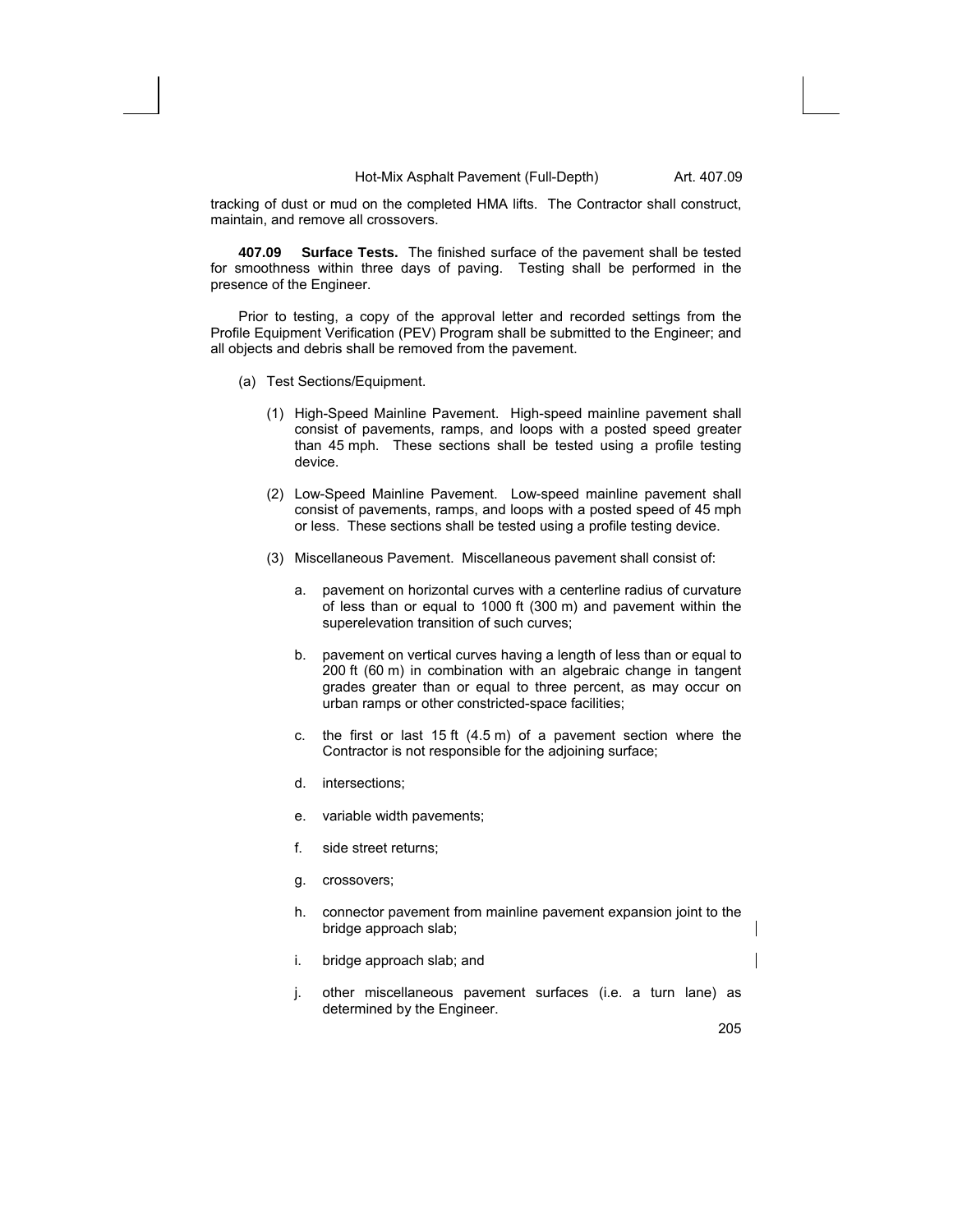Miscellaneous pavement shall be tested using a 16 ft (5 m) straightedge set to a 3/8 in. (10 mm) tolerance.

- (b) Lots/Sublots. Mainline pavement test sections will be divided into lots and sublots.
	- (1) Lots. A lot will be defined as a continuous strip of pavement 1 mile (1600 m) long and one lane wide. When the length of a continuous strip of pavement is less than 1 mile (1600 m), that pavement will be included in an adjacent lot. Structures will be omitted when measuring pavement length.
	- (2) Sublots. Lots will be divided into 0.1 mile (160 m) sublots. A partial sublot greater than or equal to 250 ft (76 m) resulting from an interruption in the pavement will be subject to the same evaluation as a whole sublot. Partial sublots less than 250 ft (76 m) shall be included with the previous sublot for evaluation purposes.
- (c) Testing Procedure. Two wheel tracks shall be tested per lane. Testing shall be performed 3 ft (1 m) from and parallel to each lane edge. A guide shall be used to maintain the proper distance.

The profile trace generated shall have stationing indicated every 500 ft (150 m) at a minimum. Both ends of the profile trace shall be labeled with the following information: contract number, beginning and ending stationing, which direction is up on the trace, which direction the data was collected, and the device operator name(s). The top portion of the Department supplied form, "Profile Report of Pavement Smoothness" shall be completed and secured around the trace roll.

Although surface testing of intermediate lifts will not be required, they may be performed at the Contractor's option. When this option is chosen, the testing shall be performed and the profile traces shall be generated as described above.

The Engineer may perform his/her own testing at any time for monitoring and comparison purposes.

(d) Trace Reduction and Bump Locating Procedure. All traces shall be reduced. Traces produced by a mechanical recorder shall be reduced using an electronic scanner and computer software. This software shall calculate the profile index of each sublot in in./mile (mm/km) and indicate any high points (bumps) in excess of 0.30 in. (8 mm) with a line intersecting the profile on the printout. Computerized recorders shall provide the same information.

The profile index of each track, average profile index of each sublot, average profile index of the lot and locations of bumps shall be recorded on the form.

All traces and reports shall be provided within two working days of completing the testing to the Engineer for the project file. Traces from either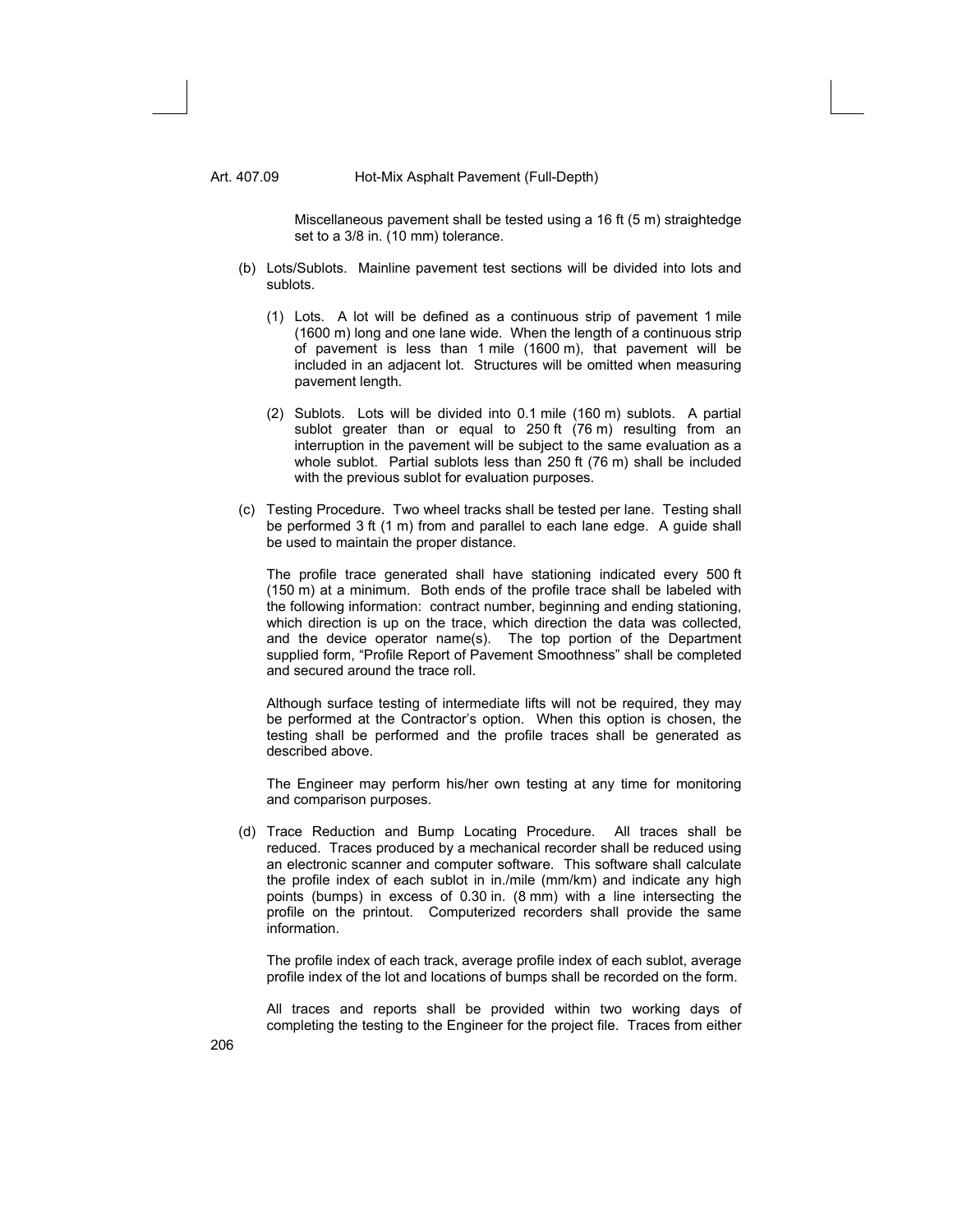a computerized profile testing device or analysis software used with a manual profile testing device shall display the settings used for the data reduction. The Engineer will compare these settings with the approved settings from the PEV Program. If the settings do not match, the results will be rejected and the section shall be retested/reanalyzed with the appropriate settings.

The Engineer will use the results of the testing to evaluate paving methods and equipment. If the average profile index of a lot exceeds 40.0 in./mile (635 mm/km) for high-speed mainline pavement or 65.0 in./mile (1025 mm/km) for low-speed mainline pavement, the paving operation will be suspended until corrective action is taken by the Contractor.

- (e) Corrective Work. All bumps in excess of 0.30 in. (8 mm) will be marked and shall be corrected as directed by the Engineer.
	- (1) High-Speed Mainline Pavement. Any sublot having an average profile index within the range of greater than 30.0 to 40.0 in./mile (475 to 635 mm/km) including bumps, shall be corrected to reduce the profile index to 30.0 in./mile (475 mm/km) or less on each trace. Any sublot having an average profile index greater than 40.0 in./mile (635 mm/km) | including bumps, shall be corrected to reduce the profile index to 30.0 in./mile (475 mm/km) or less on each trace, or replaced at the Contractor's option.
	- (2) Low-Speed Mainline Pavement. Any sublot having an average profile index within the range of greater than 45.0 to 65.0 in./mile (710 to 1025 mm/km) including bumps, shall be corrected to reduce the profile index to 45.0 in./mile (710 mm/km) or less on each trace. Any sublot having an average profile index greater than 65.0 in./mile (1025 mm/km) including bumps, shall be corrected to reduce the profile index to 45.0 in./mile (710 mm/km) or less on each trace, or replaced at the Contractor's option.
	- (3) Miscellaneous Pavement. Surface variations which exceed the 3/8 in. (10 mm) tolerance will be marked by the Engineer and shall be corrected by the Contractor.

Corrective work shall be completed with pavement surface grinding equipment or by removing and replacing the pavement. Corrective work shall be applied to the full lane width. When completed, the corrected area shall have uniform texture and appearance, with the beginning and ending of the corrected area squared normal to the centerline of the paved surface.

Upon completion of the corrective work, the surface of the sublot(s) shall be retested. The Contractor shall furnish the profile tracing(s) and the completed form(s) to the Engineer within two working days after corrections are made. If the profile index and/or bumps still do not meet the requirements, additional corrective work shall be performed.

Corrective work shall be at no additional cost to the Department.